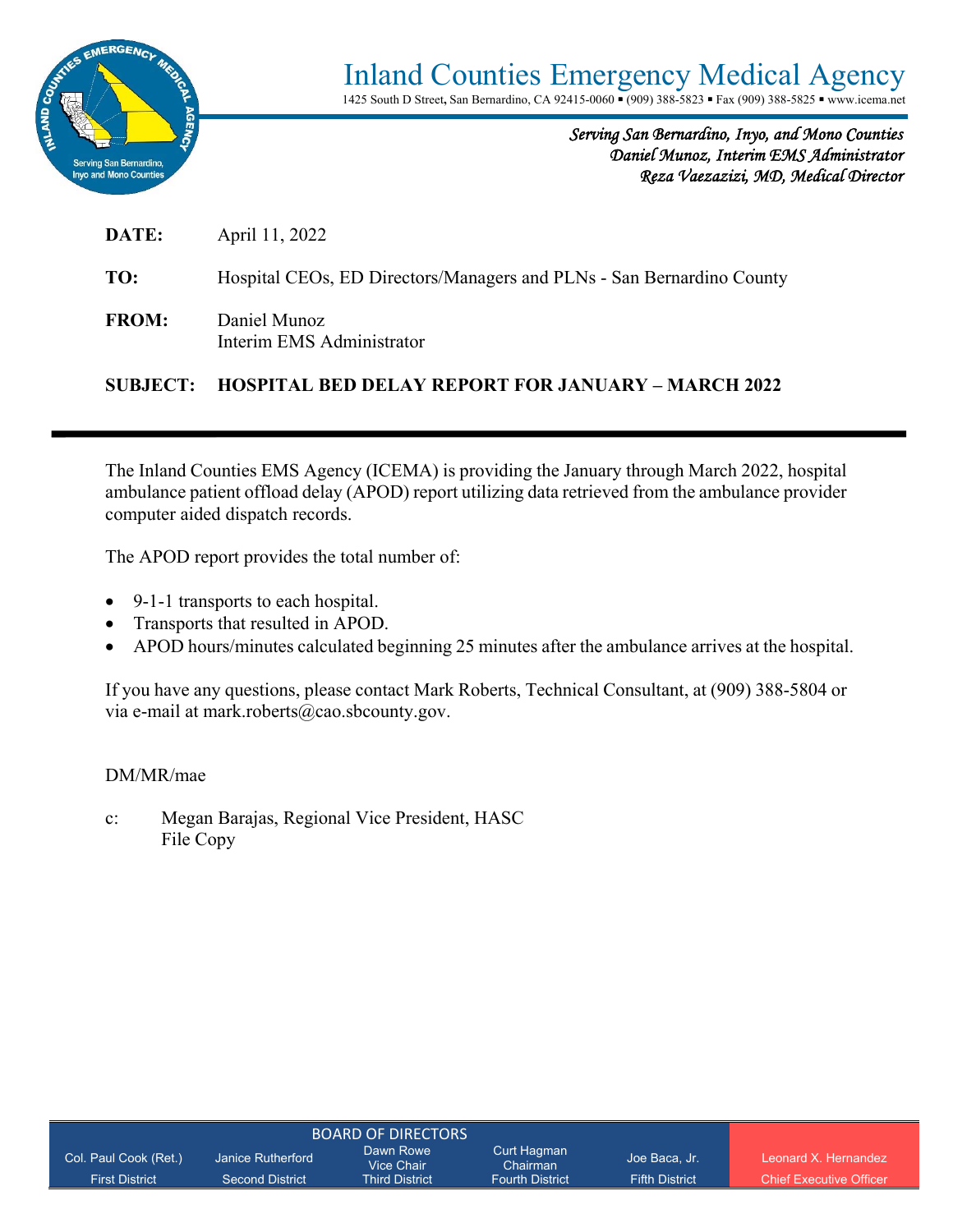# Inland Counties Emergency Medical Agency



# Bed Delay Report

January 2022 ─ March 2022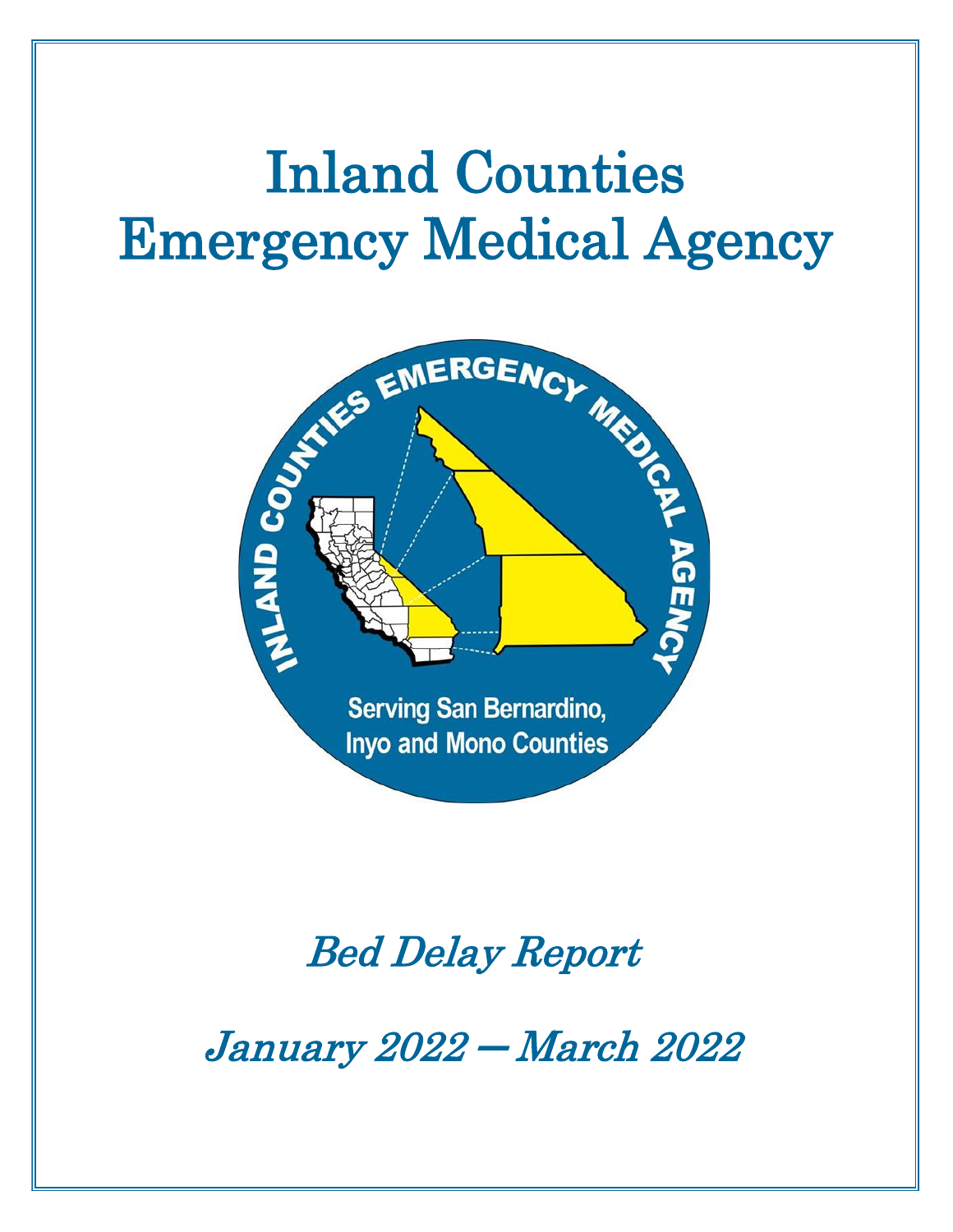#### **Report Detail**

This report collects and summarizes the "Bed Delay" for a selected group of hospitals. "Bed Delay" is the time between when the transfer of care takes place and the signature lock time is completed. The first 25 minutes are excluded from consideration. The only type of transports that are considered are 911 calls where the patient is treated and transported via ambulance. Please note that only ICEMA providers are included in this analysis.

| <b>Abbreviated Name</b> | <b>Full Name</b>                          |
|-------------------------|-------------------------------------------|
| <b>ARMC</b>             | Arrowhead Regional Medical Center         |
| <b>BCH</b>              | <b>Barstow Community Hospital</b>         |
| <b>BVCH</b>             | Bear Valley Community Hospital            |
| <b>CHSB</b>             | Community Hospital San Bernardino         |
| <b>CRMC</b>             | <b>Colorado River Medical Center</b>      |
| <b>CVMC</b>             | Chino Valley Medical Center               |
| <b>DVMC</b>             | Desert Valley Hospital Center             |
| <b>HDMC</b>             | <b>Hi-Desert Medical Center</b>           |
| <b>KHF</b>              | Kaiser Hospital Medical Center - Fontana  |
| <b>KHO</b>              | Kaiser Hospital Medical Center - Ontario  |
| <b>LLUCH</b>            | Loma Linda University Children's Hospital |
| <b>LLUMC</b>            | Loma Linda University Medical Center      |
| <b>MCH</b>              | <b>Mountains Community Hospital</b>       |
| <b>MHMC</b>             | Montclair Hospital Medical Center         |
| <b>RDCH</b>             | <b>Redlands Community Hospital</b>        |
| <b>SARH</b>             | San Antonio Regional Hospital             |
| <b>STBMC</b>            | St. Bernardine Medical Center             |
| <b>STMMC</b>            | St. Mary Medical Center                   |
| <b>VALL</b>             | JLP VA Loma Linda                         |
| <b>VVGMC</b>            | Victor Valley Global Medical Center       |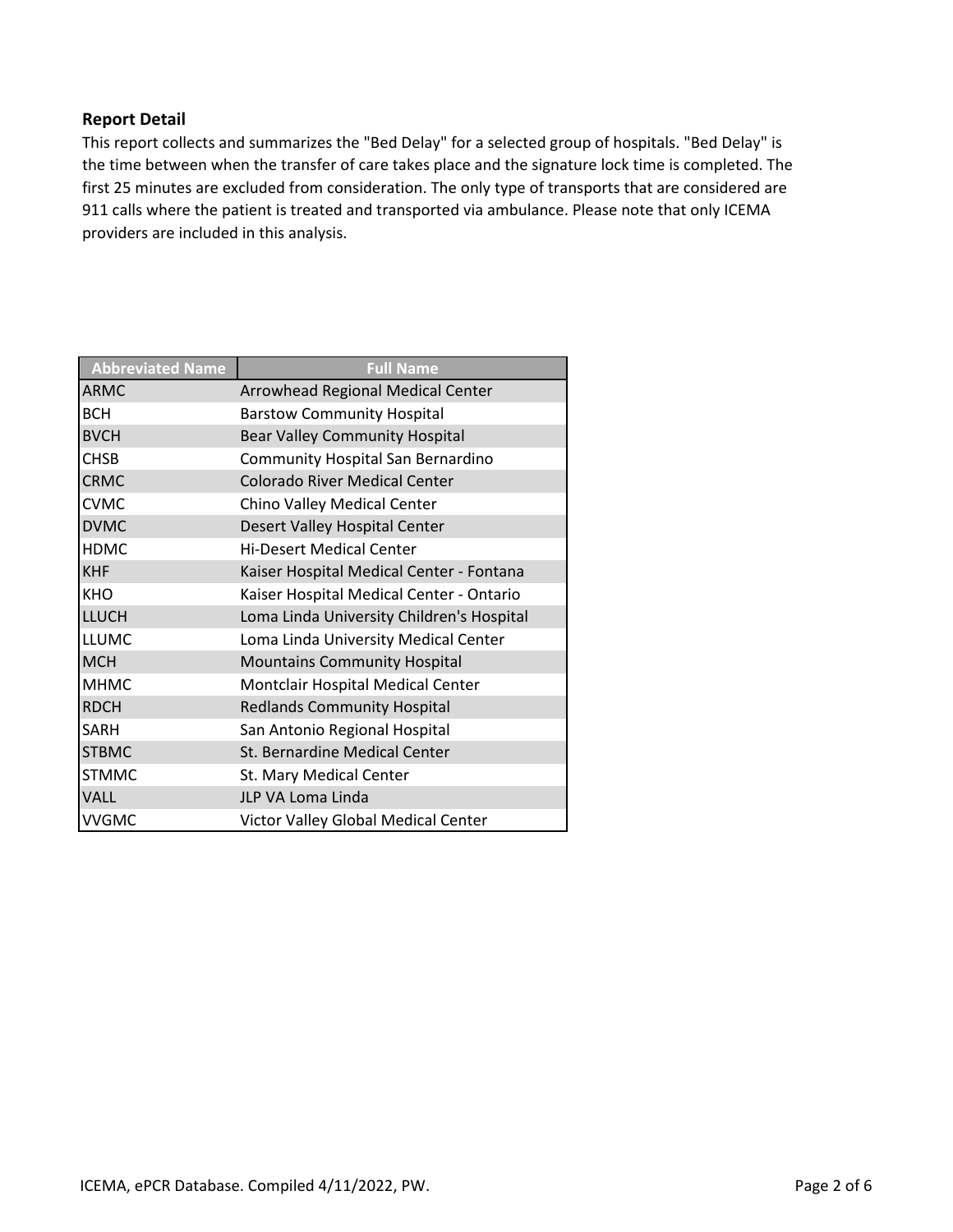

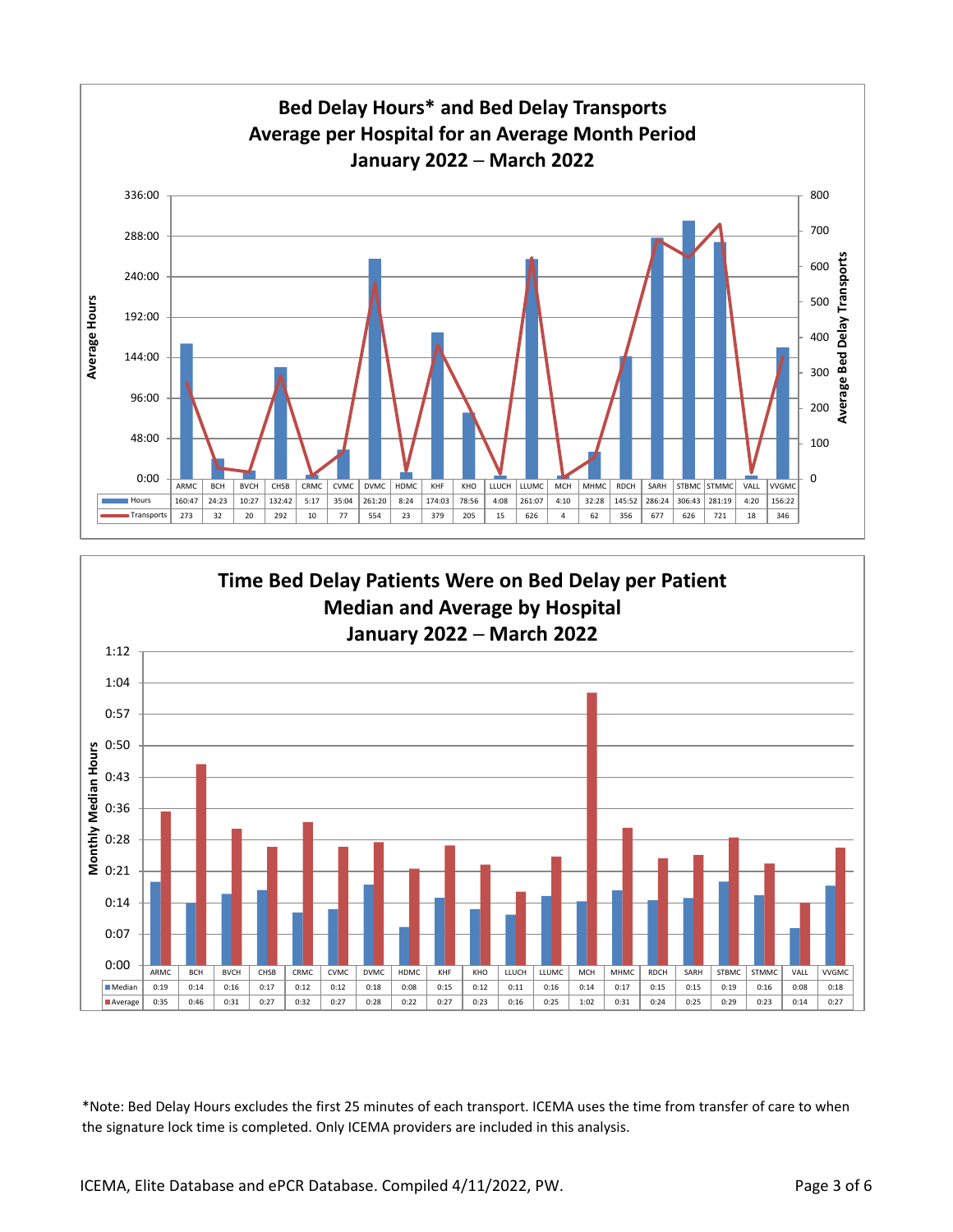|                 |                  |                   | JUIJUUJ Y LULL    |                  | IVIUI VII LULL           |                         |
|-----------------|------------------|-------------------|-------------------|------------------|--------------------------|-------------------------|
|                 | <b>Total Bed</b> | <b>Bed Delay</b>  | <b>Total</b>      | <b>Bed Delay</b> | <b>Average Bed Delay</b> | <b>Median Bed Delay</b> |
| <b>Hospital</b> | Delay Hours*     | <b>Transports</b> | <b>Transports</b> | Percentage       | by Patient               | by Patient              |
| <b>ARMC</b>     | 482:21           | 819               | 2,655             | 30.8%            | 0:35                     | 0:19                    |
| <b>BCH</b>      | 73:09            | 95                | 1,085             | 8.8%             | 0:46                     | 0:14                    |
| <b>BVCH</b>     | 31:23            | 60                | 626               | 9.6%             | 0:31                     | 0:16                    |
| <b>CHSB</b>     | 398:08           | 877               | 1,623             | 54.0%            | 0:27                     | 0:17                    |
| <b>CRMC</b>     | 15:53            | 29                | 173               | 16.8%            | 0:32                     | 0:12                    |
| <b>CVMC</b>     | 105:14           | 232               | 860               | 27.0%            | 0:27                     | 0:12                    |
| <b>DVMC</b>     | 784:02           | 1,662             | 2,618             | 63.5%            | 0:28                     | 0:18                    |
| <b>HDMC</b>     | 25:13            | 68                | 1,273             | 5.3%             | 0:22                     | 0:08                    |
| <b>KHF</b>      | 522:09           | 1,138             | 3,418             | 33.3%            | 0:27                     | 0:15                    |
| <b>KHO</b>      | 236:50           | 614               | 1,936             | 31.7%            | 0:23                     | 0:12                    |
| <b>LLUCH</b>    | 12:25            | 44                | 171               | 25.7%            | 0:16                     | 0:11                    |
| <b>LLUMC</b>    | 783:22           | 1,878             | 3,488             | 53.8%            | 0:25                     | 0:16                    |
| <b>MCH</b>      | 12:30            | 12                | 269               | 4.5%             | 1:02                     | 0:14                    |
| <b>MHMC</b>     | 97:25            | 185               | 584               | 31.7%            | 0:31                     | 0:17                    |
| <b>RDCH</b>     | 437:37           | 1,067             | 2,240             | 47.6%            | 0:24                     | 0:15                    |
| <b>SARH</b>     | 859:12           | 2,031             | 4,060             | 50.0%            | 0:25                     | 0:15                    |
| <b>STBMC</b>    | 920:11           | 1,879             | 3,034             | 61.9%            | 0:29                     | 0:19                    |
| <b>STMMC</b>    | 843:57           | 2,162             | 3,210             | 67.4%            | 0:23                     | 0:16                    |
| VALL            | 13:00            | 54                | 267               | 20.2%            | 0:14                     | 0:08                    |
| <b>VVGMC</b>    | 469:08           | 1,039             | 1,842             | 56.4%            | 0:27                     | 0:18                    |
| <b>Total</b>    | 7123:18          | 15,945            | 35,432            | 45.0%            | 0:26                     | 0:16                    |

## **Total Bed Delay Hours\* and Bed Delay Transports by Hospital January 2022 ─ March 2022**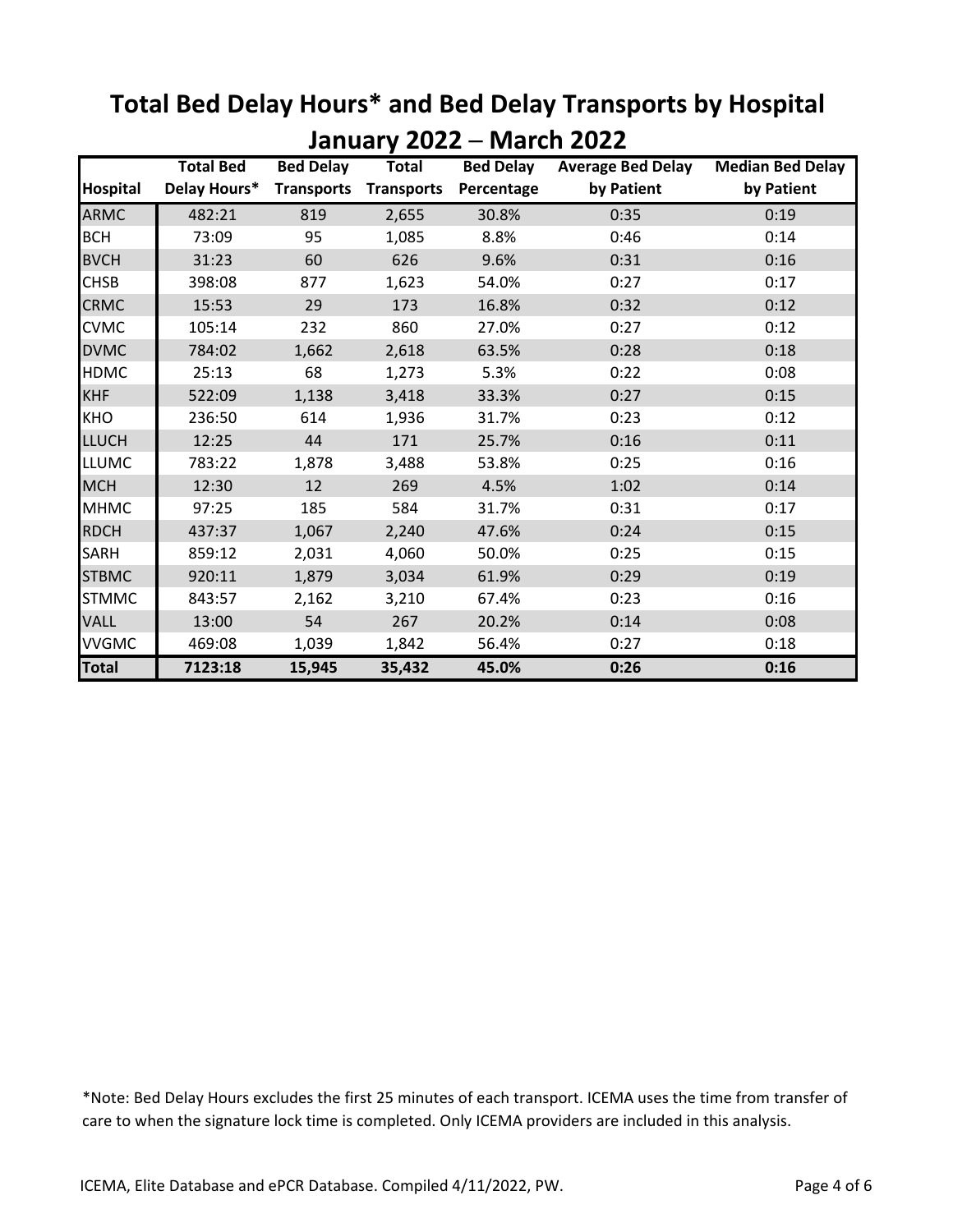#### **Total Monthly Bed Delay Hours\* by Hospital January 2022 ─ March 2022**

|              |        |                         |        |     |     |     |     |     |     |     |     |            |         | <b>Average Bed</b> |
|--------------|--------|-------------------------|--------|-----|-----|-----|-----|-----|-----|-----|-----|------------|---------|--------------------|
| Hospital     | Jan    | Feb                     | Mar    | Apr | May | Jun | Jul | Aug | Sep | Oct | Nov | <b>Dec</b> | Total   | Delay by<br>Month  |
| ARMC         | 272:19 | 124:06                  | 85:55  |     |     |     |     |     |     |     |     |            | 482:21  | 160:47             |
| <b>BCH</b>   | 15:50  | 25:02                   | 32:15  |     |     |     |     |     |     |     |     |            | 73:09   | 24:23              |
| <b>BVCH</b>  | 15:58  | 10:51                   | 4:33   |     |     |     |     |     |     |     |     |            | 31:23   | 10:27              |
|              |        |                         |        |     |     |     |     |     |     |     |     |            |         |                    |
| <b>CHSB</b>  | 259:02 | 65:17                   | 73:48  |     |     |     |     |     |     |     |     |            | 398:08  | 132:42             |
| <b>CRMC</b>  | 4:47   | 4:31                    | 6:34   |     |     |     |     |     |     |     |     |            | 15:53   | 5:17               |
| <b>CVMC</b>  | 85:50  | 5:47                    | 13:36  |     |     |     |     |     |     |     |     |            | 105:14  | 35:04              |
| <b>DVMC</b>  | 413:44 | 178:25                  | 191:52 |     |     |     |     |     |     |     |     |            | 784:02  | 261:20             |
| <b>HDMC</b>  | 17:51  | 4:46                    | 2:35   |     |     |     |     |     |     |     |     |            | 25:13   | 8:24               |
| <b>KHF</b>   | 333:44 | 101:13                  | 87:11  |     |     |     |     |     |     |     |     |            | 522:09  | 174:03             |
| <b>KHO</b>   | 151:40 | 31:18                   | 53:51  |     |     |     |     |     |     |     |     |            | 236:50  | 78:56              |
| <b>LLUCH</b> | 5:20   | 1:46                    | 5:18   |     |     |     |     |     |     |     |     |            | 12:25   | 4:08               |
| <b>LLUMC</b> | 400:42 | 235:43                  | 146:57 |     |     |     |     |     |     |     |     |            | 783:22  | 261:07             |
| <b>MCH</b>   | 2:14   | 6:43                    | 3:33   |     |     |     |     |     |     |     |     |            | 12:30   | 4:10               |
| <b>MHMC</b>  | 80:04  | 9:14                    | 8:06   |     |     |     |     |     |     |     |     |            | 97:25   | 32:28              |
| <b>RDCH</b>  | 284:56 | 80:45                   | 71:55  |     |     |     |     |     |     |     |     |            | 437:37  | 145:52             |
| SARH         | 430:05 | 181:51                  | 247:15 |     |     |     |     |     |     |     |     |            | 859:12  | 286:24             |
| <b>STBMC</b> | 467:03 | 209:57                  | 243:10 |     |     |     |     |     |     |     |     |            | 920:11  | 306:43             |
| <b>STMMC</b> | 417:35 | 218:34                  | 207:47 |     |     |     |     |     |     |     |     |            | 843:57  | 281:19             |
| <b>VALL</b>  | 8:54   | 1:15                    | 2:50   |     |     |     |     |     |     |     |     |            | 13:00   | 4:20               |
| <b>VVGMC</b> | 309:29 | 97:05                   | 62:33  |     |     |     |     |     |     |     |     |            | 469:08  | 156:22             |
| <b>Total</b> |        | 3977:15 1594:18 1551:44 |        |     |     |     |     |     |     |     |     |            | 7123:18 | 2374:26            |